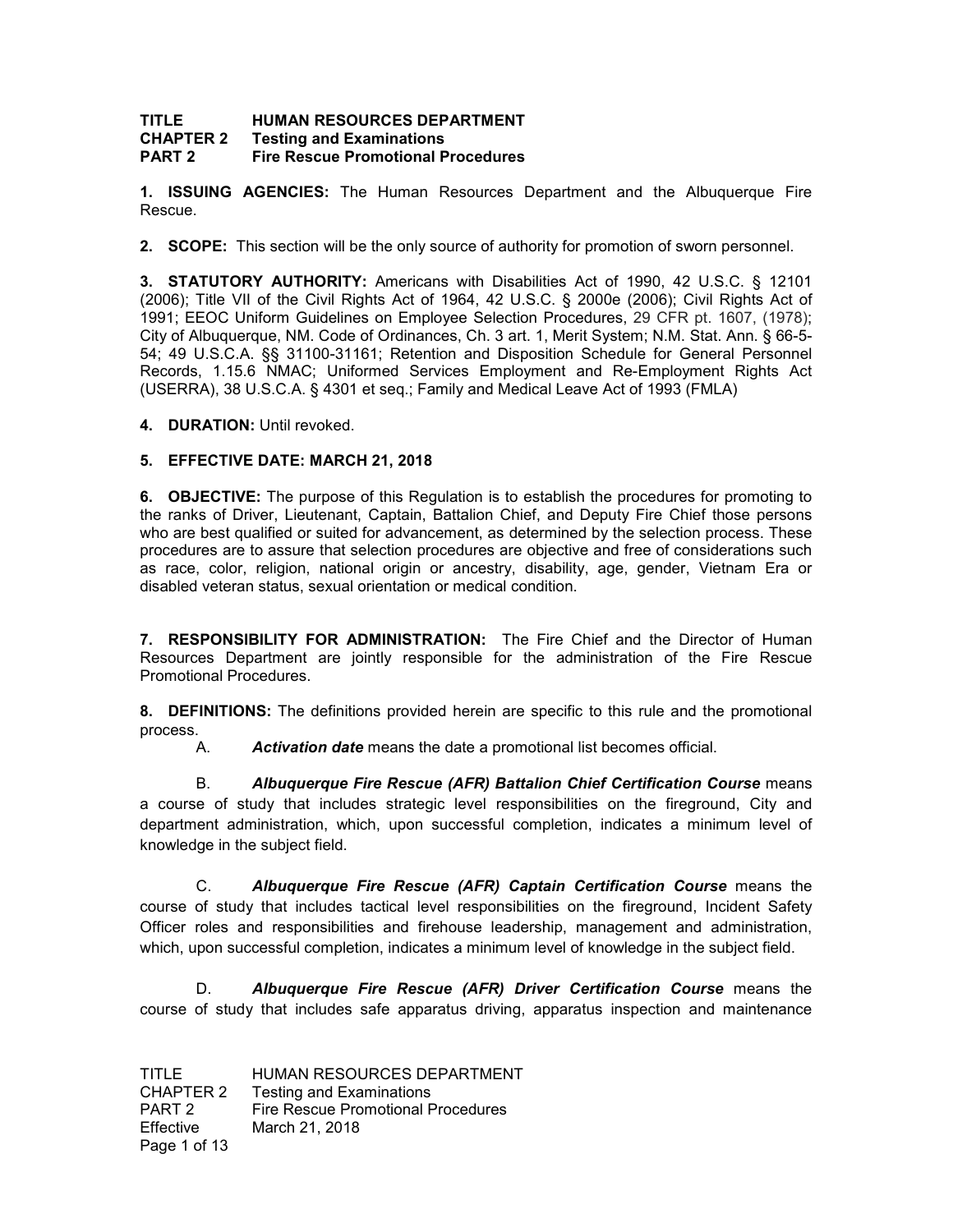principles, engine company operations and ladder company operations, which, upon successful completion, indicates a minimum level of knowledge in the subject field.

E. **Albuquerque Fire Academy Cadet Program** means the course of study of basic firefighter knowledge, fireground operation, to include EMS, HazMat, Wildland, and Heavy Technical Rescue, which upon successful completion, indicate a minimum knowledge to act as a firefighter according to NFPA 1001.

F. *Albuquerque Fire Rescue (AFR) Lieutenant Certification Course* means a course of study that includes initial fireground command and decision making, firehouse leadership, management and administration, which, upon successful completion, indicates a minimum level of knowledge in the subject field.

G. *Assessment Center* means a group of situational exercises that simulate job related tasks and work activities designed to measure critical knowledge, skills, abilities, behaviors, qualities, dimensions, and competencies that have been identified through a job analysis as being required for successful performance in the position.

H. *Assessor* means someone knowledgeable about the requirements of the position being tested and is qualified to rate the performance of candidates.

I. *Business day* means a day in which the City's administrative offices are open, typically weekdays Monday-Friday, from 8:00 AM to 5:00 PM, except for City holidays other days when the administrative offices are not open for business. See also "Calendar day" and "Day".

J. *Calendar day or "day"* means a 24-hour period, from midnight to midnight.

K. **Calendar month** means a period of time beginning on the 1<sup>st</sup> day of a month on the calendar and ending on the last day of the month as designated on the calendar; by contrast, "month" means a period from a specified day in any one calendar month to the day numerically corresponding to that day in the following calendar month, less one, typically regarded as 30 consecutive days. By way of example: a calendar month is the month of June or the month of July; a "month" is typically 30 days, such as from June 20 to July 19.

L. *Candidate* means an employee seeking promotion.

M. *Chief Administrative Officer* means the Chief Administrative Officer for the City of Albuquerque or designee.

N. *City* means the City of Albuquerque, a municipal corporation.

O. *Consultant* means an independent contractor engaged by the City for a specific project, typically, but not necessarily, selected through a competitive process, to provide special expertise or independence not otherwise available through City staff.

P. *Current continuous employment* means no break or interruption in the employee's assignment in current rank; a "break" or "interruption" includes a demotion for any length of time and certain leaves of absences.

Q. *Department* means the Albuquerque Fire Rescue, commonly abbreviated "AFR".

R. *Dimensions* mean factors that represent a broad range of qualities, knowledge, skills, competencies, or behavior a candidate should demonstrate to be successful in that position.

| TITLE        | HUMAN RESOURCES DEPARTMENT         |
|--------------|------------------------------------|
| CHAPTER 2    | <b>Testing and Examinations</b>    |
| PART 2       | Fire Rescue Promotional Procedures |
| Effective    | March 21, 2018                     |
| Page 2 of 13 |                                    |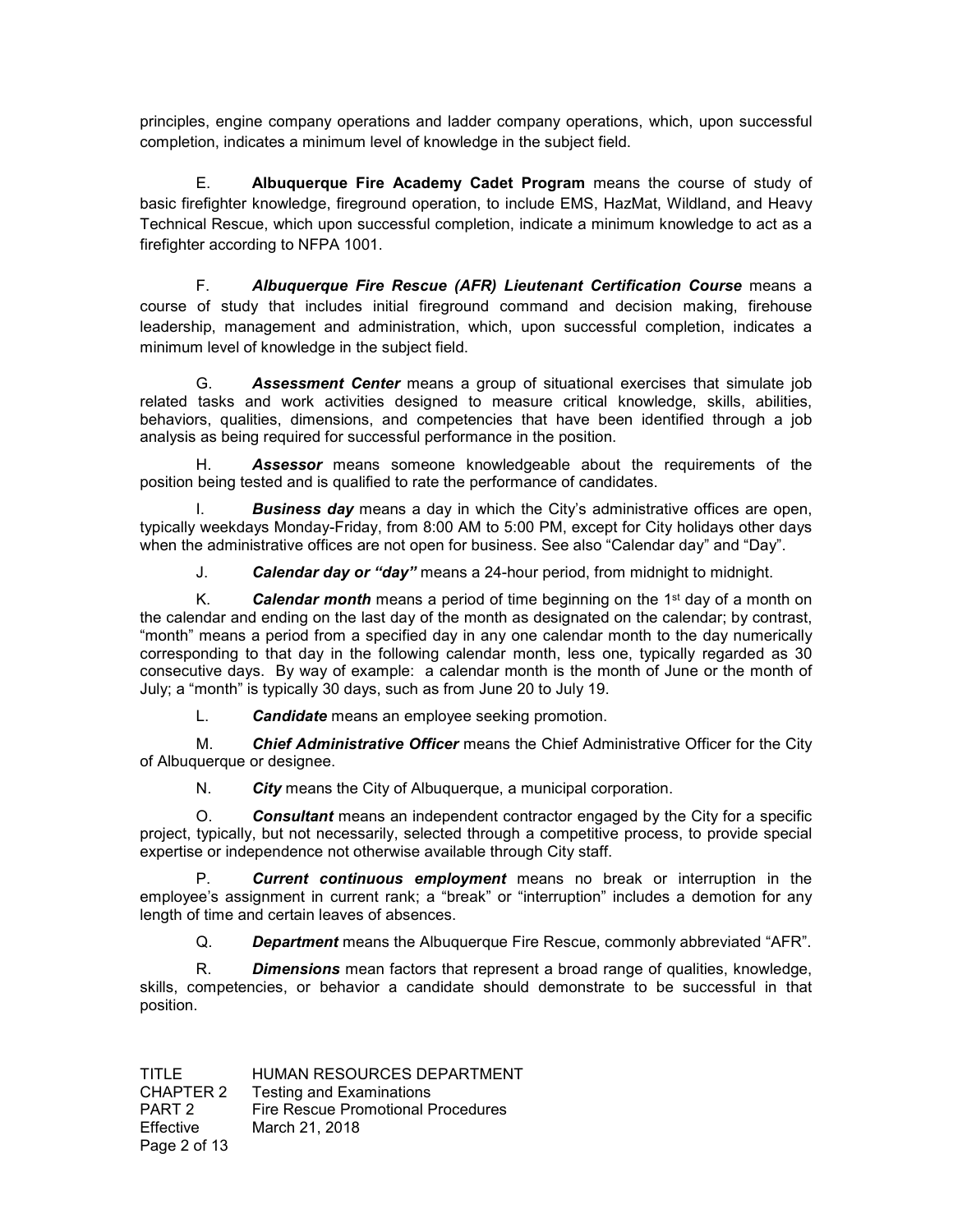S. *Director of Human Resources* means the administrative head of the Human Resources Department or designee**.**

T. *Disciplinary action* means an action taken by the Chief Administrative Officer, Department Director or designated management representative in response to a proven act of employee misconduct or uncorrected poor work performance. Disciplinary actions include but are not limited to written reprimands, suspension, demotion and discharge.

U. *Employment Testing Division* means a division of the Human Resources Department responsible for test development, validation, and administration.

**Exhaustion**, in the context of promotional lists, means all candidates eligible for promotion have been promoted prior to expiration of the current promotional list.

W. *Expiration*, in the context of promotional lists, means midnight of the last date on which the promotional list is valid as provided herein; position vacancies arising after expiration cannot be filled from an expired promotional list.

X. *Firefighter* means a City employee who has been certified as meeting the minimum level of qualifications as to perform firefighting and related public safety duties as those are defined by the City's rules and regulations. The term also denotes the lowest official rank for certified employees of the Albuquerque Fire Rescue.

Y. *Fire Chief* means the administrative Head of the Fire Rescue or designee.

Z. *Job* means an official position within the City personnel system. For example, "the job duties of a Firefighter include…".

AA. *Job analysis* means a determination of the relative importance of the various aspects of the job based on a detailed inventory of job tasks, duties, and activities performed on the job, and the knowledge, skills, abilities, and other characteristics required to perform the job.

BB. *Key copy review* means a process whereby a candidate may protest questions on the written examination.

CC. *Key* means a copy of the written examination with the correct answers provided.

DD. *Knowledge, skill, and ability,* in the promotional context, means the body of learned information which is used in and is a necessary prerequisite for observable aspects of work behavior of the job.

EE. *NFPA* means the National Fire Protection Association, established in 1896, a non-profit organization whose mission is to reduce the worldwide burden of fire and other hazards on the quality of life by providing and advocating consensus codes and standards, research, training, and education. The NFPA develops, publishes, and disseminates consensus codes and standards intended to minimize the possibility and effects of fire and other risks. References to NFPA courses are not restricted to those in effect at the time of the adoption of these rules, but refer to the course version in current use from time to time as they may be revised or superseded, and the most recent versions or editions are adopted herein by reference.

FF. *Position* means an official job title accompanied by a specified set of duties as set forth in the City personnel system. For example, Firefighter, Driver, Paramedic, Lieutenant, Captain, Battalion Chief, Deputy Chief and Chief are positions within the Albuquerque Fire Rescue; within the department, positions are often referred to as "ranks".

GG. *Position Task Book* means a written record of the minimum required training and experience necessary to qualify for temporary upgrade to the next position or rank.

HH. *Promotion* means the advancement of an employee into a higher graded

| TITLE        | HUMAN RESOURCES DEPARTMENT         |
|--------------|------------------------------------|
| CHAPTER 2    | <b>Testing and Examinations</b>    |
| PART 2       | Fire Rescue Promotional Procedures |
| Effective    | March 21, 2018                     |
| Page 3 of 13 |                                    |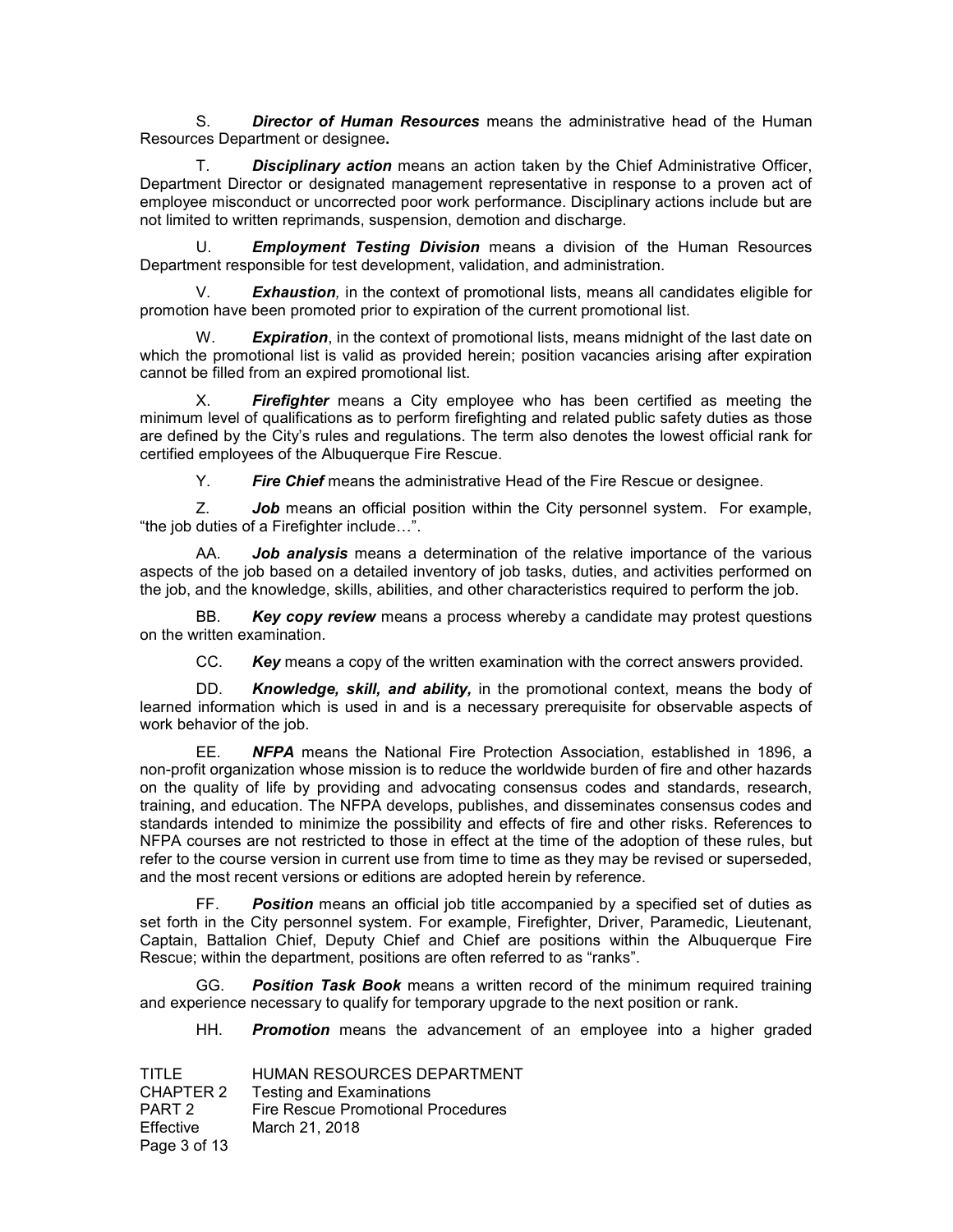position or rank within the department.

II. *Promotional list* means the Fire Rescue's official list of those candidates eligible to be promoted to a higher graded position or rank within the department.

**Scoring benchmarks** mean a set of specific behavioral examples illustrating different levels of performance, used to rate a candidate's performance in an assessment center or oral interview.

KK. *Scoring review* means comparing candidate's answer sheet against the template of correct answers for accuracy.

LL. *Situational exercise* means an exercise, within the Assessment Center, developed to assess a candidate's ability to handle a hypothetical scenario presented, and to assist in determining whether the candidate possesses the knowledge, skills, and abilities required for the position.

MM. *Source documents* mean the recommended study materials listed in the Fire Chief's Directive that are viewed and updated approximately every two years as the available books, materials and information change.

NN. *Structured oral interview* means an interview to solicit answers to questions presented to assist in determining whether the candidate possesses knowledge, skills, and abilities as well as experience and judgment required for the position.

OO. *Subject-matter expert (SME)* means an individual having a definitive source of knowledge, technique, or expertise in a specific subject area.

PP. *Temporary upgrade* means non-permanent assignment to the next highest rank as permitted by the City's personnel rules and regulations.

QQ. *Validation*, in personnel psychology, means establishment of the relationship between a test instrument or other selection procedure and performance on the job.

RR. *Written examination* means a multiple-choice test that assists in determining whether the candidate possesses the knowledge, skills, and abilities required for the position.

### **9. AUTHORITY HAVING JURISDICTION**

A. Under the NFPA, the department is "the Authority Having Jurisdiction" for establishing and enforcing standards and procedures pertaining to the training, education and certification of its Firefighters, Drivers and Officers.

B. As "the Authority Having Jurisdiction", the department requires all those seeking promotion to have the requisite knowledge, skills and abilities and to meet the job performance requirements for the desired rank.

#### **10. PREPARATION AND ADMINISTRATION OF PROMOTIONAL PROCESS**

A. At the request of the Fire Chief, the Director of Human Resources will authorize the development and administration of the promotional process. The use of a consultant to provide advice and assistance regarding the overall promotion process, including but not limited to, proper methods for administering tests and evaluating tests results, may be authorized by the Director of Human Resources.

B. For the ranks of Driver and Lieutenant, the promotional process shall consist of a

| TITLE        | HUMAN RESOURCES DEPARTMENT         |
|--------------|------------------------------------|
| CHAPTER 2    | <b>Testing and Examinations</b>    |
| PART 2       | Fire Rescue Promotional Procedures |
| Effective    | March 21, 2018                     |
| Page 4 of 13 |                                    |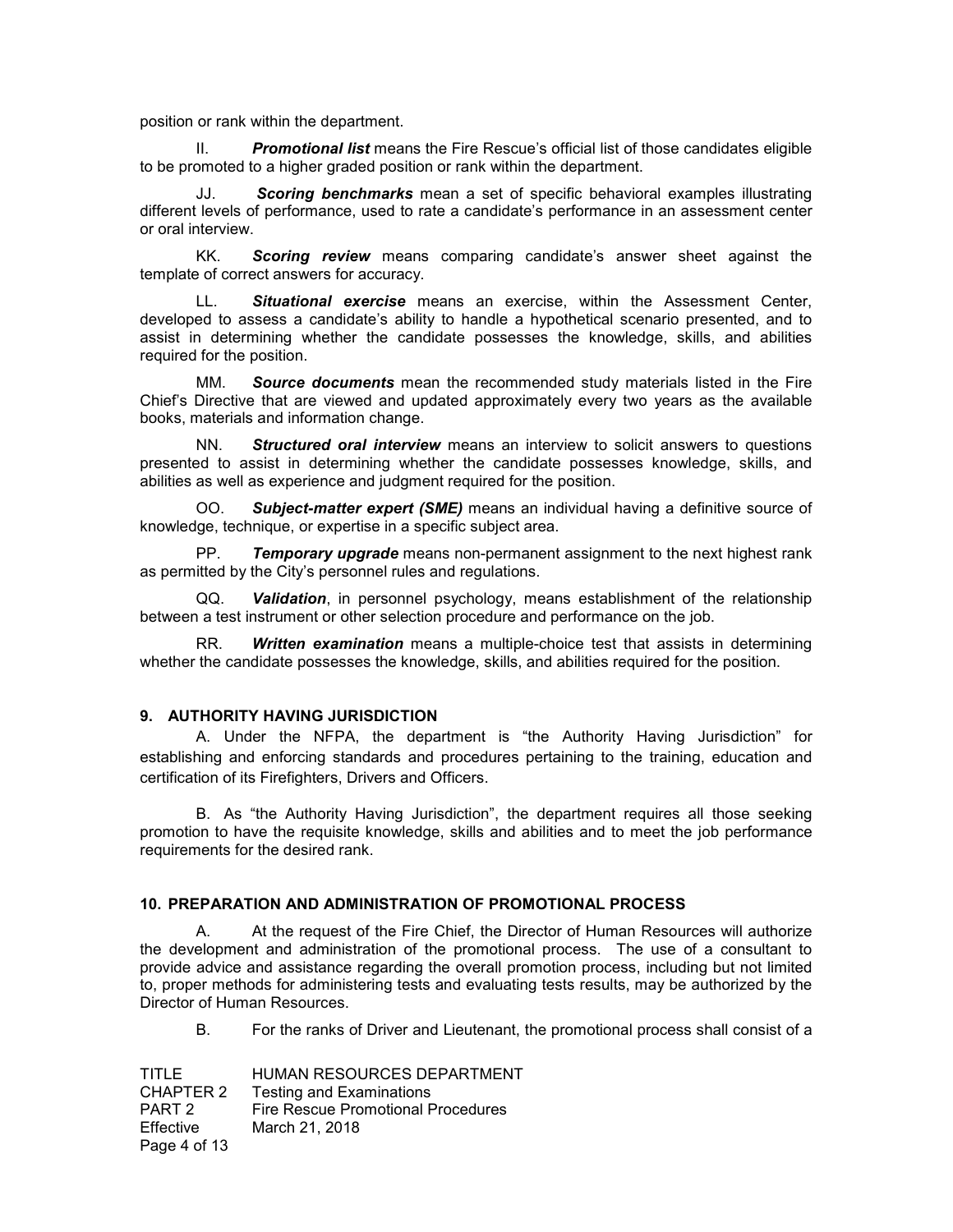written examination.

C. For the ranks of Captain and Battalion Chief, the promotional process shall consist of both a written examination and an assessment center.

D. A promotional list includes all candidates who have received a final score or a final combined promotional score of seventy percent (70%) or greater.

E. The date and location of the administration of the promotional proceedings and identification of the source documents to be used in the development of the written examination will be announced at least ninety (90) calendar days in advance of the administration of the written examination.

F. Any rescheduling or relocation of examinations shall be announced in a manner intended to give reasonable notice to all candidates scheduled to test.

G. In the event an examination is rescheduled, eligibility will be determined by the originally announced written examination date.

**11. ELIGIBILITY TO PARTICIPATE IN A PROMOTIONAL PROCESS** requires that a candidate has:

A. Reached the requisite length of service in a rank on or before the official examination date;

B. Not refused to upgrade to the next rank for the preceding twelve (12) calendar months prior to the official examination date, and

C. Successfully completed the appropriate requirements for the rank for which the candidate seeks to test. In addition to those specified herein, the Fire Chief may identify additional core knowledge certifications in directives issued by the Fire Chief from time to time.

**12. RANK-SPECIFIC REQUIREMENTS,** listed from lowest to highest, are those requirements that a candidate must meet to be eligible for promotion to a specific rank. In addition to the rankspecific requirements, a candidate must meet all the requirements of the lower ranks as well as those specified for the rank to which promotion is sought.

#### A. **Firefighter**

Firefighter 3rd Class is the entry level rank for the Albuquerque Fire Rescue. This person has successfully completed all entry level written, physical, structured oral interview, background investigation, and medical exams to start the Albuquerque Fire Rescue Cadet Program.

Firefighter 2nd Class is the probationary rank for a certified firefighter of the Albuquerque Fire Rescue. This person has successfully completed all necessary requirements of the Albuquerque Fire Academy Cadet Program which include, but is not limited to, Firefighter I & II, HazMat A & O, Heavy Technical Rescue, Swift Water Rescue, and Vehicle Extrication.

Firefighter 1st Class is the non-probationary rank for a certified firefighter. This person has successfully completed all necessary requirements for the 11th

TITLE HUMAN RESOURCES DEPARTMENT CHAPTER 2 Testing and Examinations PART 2 Fire Rescue Promotional Procedures Effective March 21, 2018 Page 5 of 13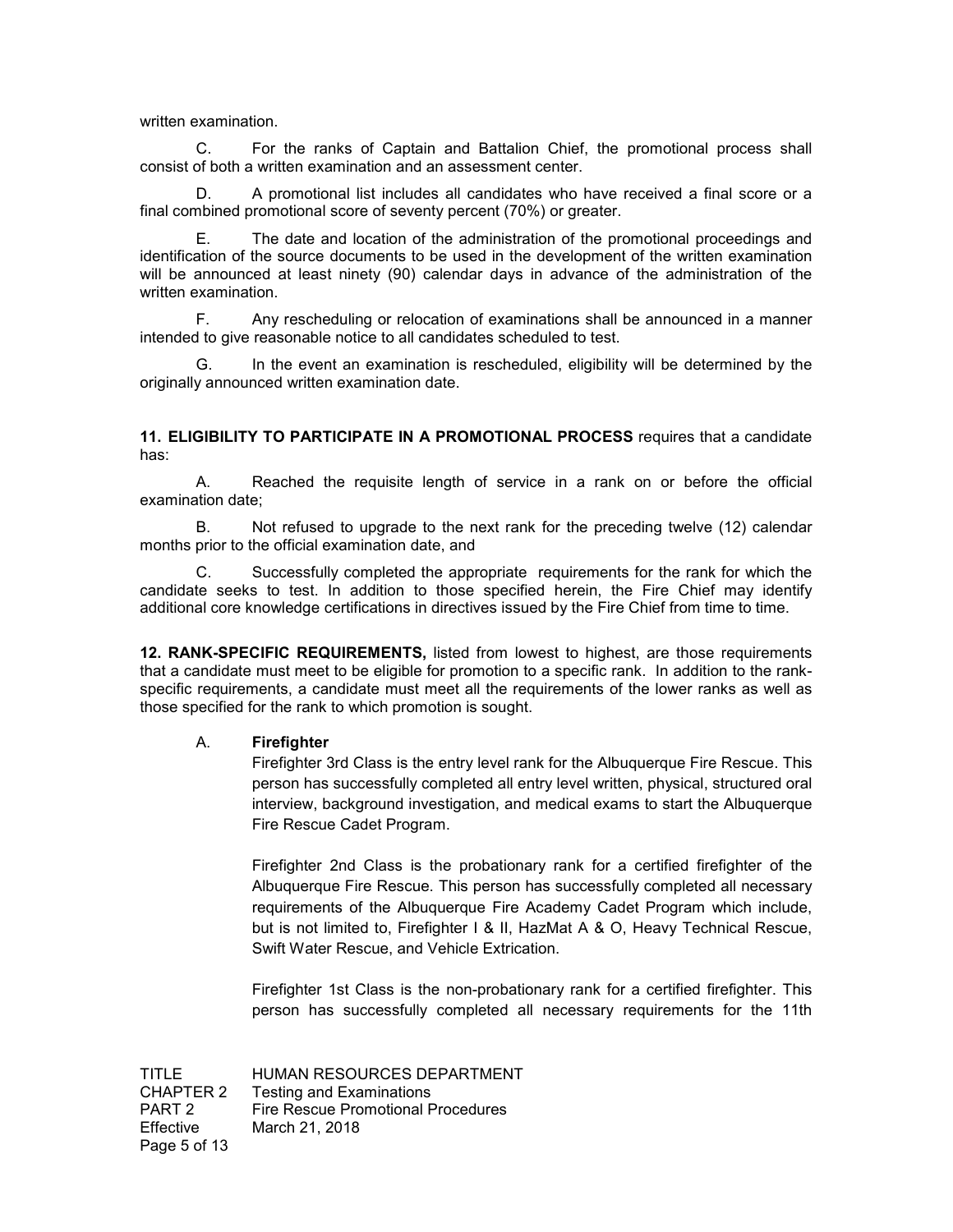Month Evaluation, and has been signed off for approval to work as a certified firefighter with the Albuquerque Fire Rescue by the assigned Battalion Chief.

### B. **Driver**

(1) Driver is the rank immediately above Firefighter and consists of two types of Drivers-- Suppression and Paramedic.

(2) All Drivers must meet the Suppression Driver qualifications; Paramedic Drivers must meet additional paramedic specific qualifications.

(3) Driver candidates must:

(a) have successfully completed the appropriate core knowledge certification process for this rank. The appropriate core knowledge certification process is identified in Albuquerque Fire Rescue, Policy Statement, *Temporary Upgrade and Promotional Eligibility Requirements*, as issued from time to time.

(b) have served at least twenty-four (24) current consecutive calendar months immediately preceding the examination date in a non-probationary status as a firefighter, i.e. current continuous employment;

(c) possess a current New Mexico Class E driver's license;

(d) possess a current City Operator's permit; and

(e) have served at least five (5) current continuous years as a Paramedic in the department.

(4) To be eligible to test for the rank of Paramedic Driver, a candidate must be currently licensed by the State of New Mexico as an Emergency Medical Technician (EMT)- Paramedic.

(5) A candidate must appear on only one Driver promotional list, either Suppression or Paramedic, at any one time.

# C. **Lieutenant**

(1) Lieutenant is the rank immediately above Driver and consists of two (2) types of Lieutenants-- Suppression and Paramedic.

(2) All Lieutenants must meet the Suppression Lieutenant qualifications; Paramedic Lieutenants must meet additional paramedic specific qualifications.

(3) Lieutenant candidates must:

(a) have successfully completed the appropriate core knowledge certification process for this rank. The appropriate core knowledge certification process is identified in Albuquerque Fire Rescue, Policy Statement, *Temporary Upgrade and Promotional Eligibility Requirements*, as issued from time to time.

(b) have served at least twenty-four (24) consecutive calendar months immediately preceding the examination date as a Driver or Paramedic Driver, i.e. current continuous employment; except as otherwise provided herein.

(c) have served at least five (5) consecutive calendar years as a Paramedic in the department immediately preceding the examination date, i.e. current continuous employment;

(4) To be eligible to test for the rank of Paramedic Lieutenant, a candidate must be currently licensed by the State of New Mexico as an Emergency Medical Technician (EMT)-Paramedic.

| TITLE        | HUMAN RESOURCES DEPARTMENT         |
|--------------|------------------------------------|
| CHAPTER 2    | <b>Testing and Examinations</b>    |
| PART 2       | Fire Rescue Promotional Procedures |
| Effective    | March 21, 2018                     |
| Page 6 of 13 |                                    |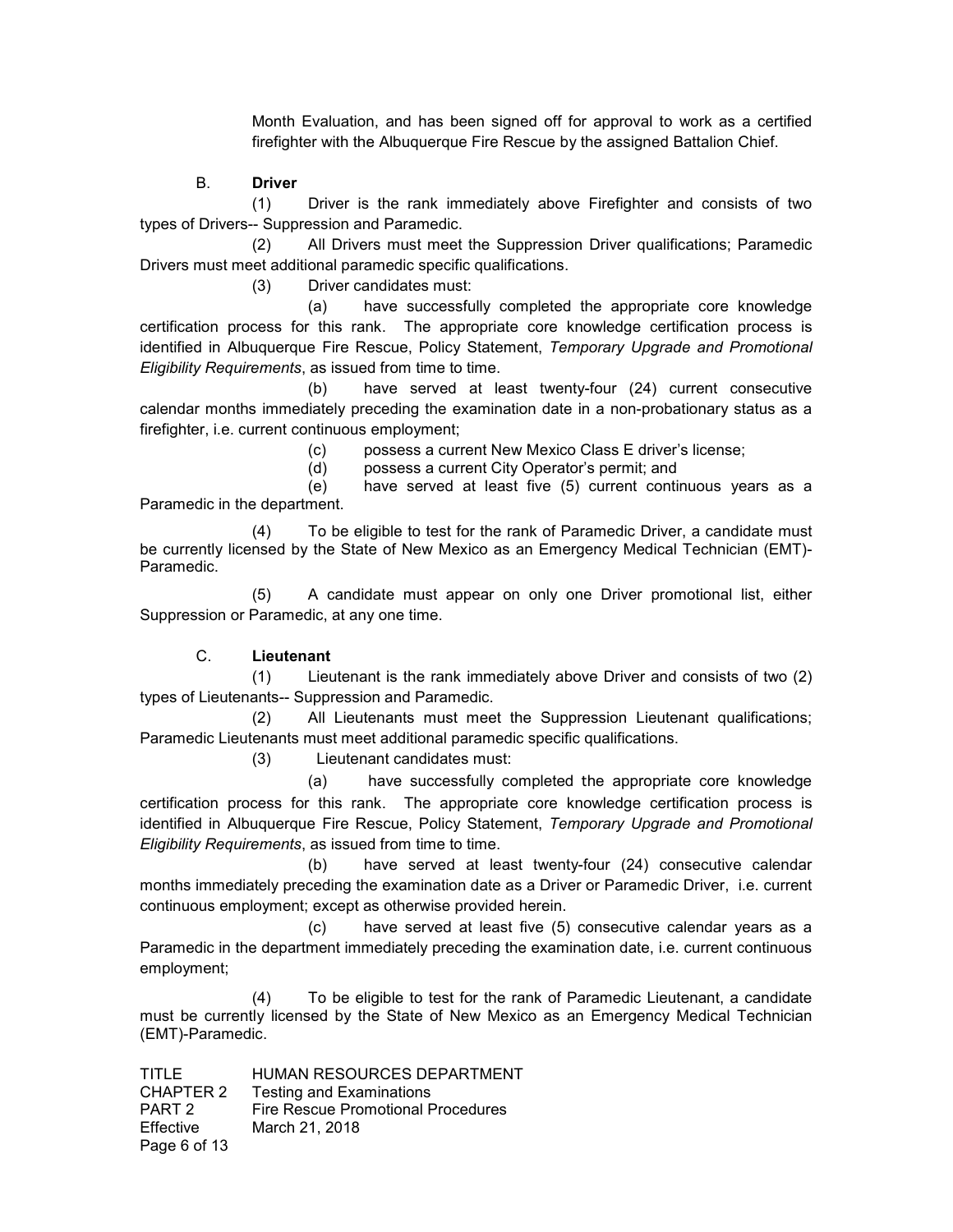(5) A Suppression Driver or Paramedic Driver may appear on only one Lieutenant promotional list, either Suppression or Paramedic Lieutenant, but not both.

# D. **Captain**

(1) Promotional Examination Prerequisites: To be eligible to test for the rank of Captain, a candidate must:

(a) have successfully completed the appropriate core knowledge certification process for this rank. The appropriate core knowledge certification process is identified in Albuquerque Fire Rescue, Policy Statement, *Temporary Upgrade and Promotional Eligibility Requirements*, as issued from time to time.

(b) have served at least twenty-four (24) consecutive calendar months immediately preceding the examination date as a Lieutenant, i.e. current continuous employment.

(c) As of January 1, 2020, have an Associate's Degree from an accredited educational institution that is recognized by the Council for Higher Education, the Department of Education or a Regional Accreditation Agency. The department is not obligated to fund this educational degree.

### E. **Battalion Chief**

(1) Promotional Examination Prerequisites: To be eligible to test for the rank of Battalion Chief, a candidate must:

(a) have successfully completed the appropriate core knowledge certification process for this rank. The appropriate core knowledge certification process is identified in Albuquerque Fire Rescue, Policy Statement, *Temporary Upgrade and Promotional Eligibility Requirements*, as issued from time to time.

(b) have served at least twenty-four (24) consecutive calendar months immediately preceding the examination date as a Captain, i.e. current continuous employment.

(c) As of January 1, 2018, have an Associate's Degree from an accredited educational institution that is recognized by the Council for Higher Education, the Department of Education or a Regional Accreditation Agency. The department is not obligated to fund this educational degree.

(d) As of January 1, 2020, have a Bachelor's Degree from an accredited educational institution that is recognized by the Council for Higher Education, the Department of Education or a Regional Accreditation Agency. The department is not obligated to fund this educational degree.

F. **Deputy Fire Chief**: To be eligible for promotion to the rank of Deputy Fire Chief, a candidate must:

(1) have achieved the rank of Captain or Battalion Chief in the Albuquerque Fire Rescue.

(2) As of January 1, 2018, have an Associate's Degree from an accredited educational institution that is recognized by the Council for Higher Education, the Department of Education or a Regional Accreditation Agency. The department is not obligated to fund this educational degree.

TITLE HUMAN RESOURCES DEPARTMENT CHAPTER 2 Testing and Examinations PART 2 Fire Rescue Promotional Procedures<br>Effective March 21, 2018 March 21, 2018 Page 7 of 13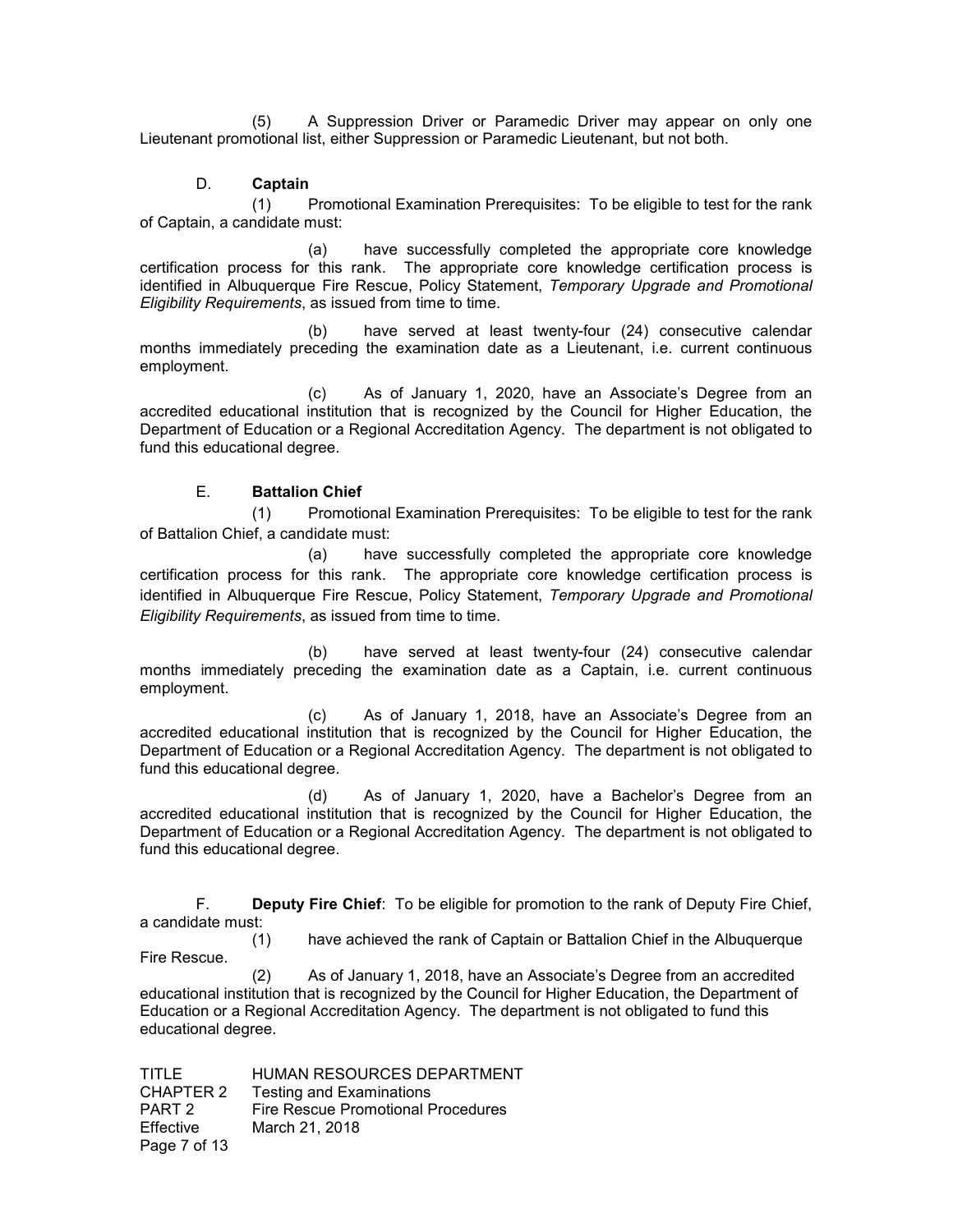(3) As of January 1, 2020, have a Bachelor's Degree from an accredited educational institution that is recognized by the Council for Higher Education, the Department of Education or a Regional Accreditation Agency. The department is not obligated to fund this educational degree.

(4) As of January 1, 2020, have successfully completed the appropriate core knowledge certification process for the rank of Battalion Chief. The appropriate core knowledge certification process is identified in Albuquerque Fire Rescue, Policy Statement, *Temporary Upgrade and Promotional Eligibility Requirements*, as issued from time to time;

#### **13. PROMOTIONAL EXAMINATIONS**

A. Promotional examinations will be administered through the rank of Battalion Chief at a minimum of once every twenty-four (24) calendar months.

Bi-annual examinations, in even-numbered years, will be given on the same month of each year for the ranks as designated below unless business necessity dictates otherwise:

- (1) January: Driver Promotional Examinations
- (2) April: Lieutenant Promotional Examinations
- (3) July: Captain Promotional Examination (Written Exam and Assessment

Center)

(4) October: Battalion Chief Promotional Examination (Written Exam and Assessment Center)

C. If a promotional list is exhausted in less than twelve (12) calendar months, the Fire Chief, at his discretion, may request an additional promotional examination at the rank. Any such additional examination does not postpone or delay the regularly scheduled bi-annual examination.

D. If multiple promotional lists occur at the same rank and in the same division (by way of example, two overlapping lists for Lieutenant) due to additional examinations, the second promotional list will become active upon posting.

(1) The activation date of the second list is at the discretion of the Fire Chief and does not have to wait until the exhaustion/expiration of the first promotional list.

(2) Under no circumstance, will a candidate be promoted from the second promotional list before either the exhaustion or expiration of the first promotional list.

E. Promotional lists expire twenty-four (24) calendar months from the date of activation and will be dated so that the list ends on the first calendar day of a pay period.

F. Examinations for the ranks of Driver and Lieutenant will be administered simultaneously for both, Suppression and Paramedic Divisions, on the same date and at the same time.

G. Paramedics passing the Suppression Division Lieutenant exam will be promoted into the Suppression Division only.

# **14. SUSTAINED SUSPENSION A DISQUALIFYING EVENT**

Candidates having a sustained suspension within twelve (12) calendar months immediately

TITLE HUMAN RESOURCES DEPARTMENT CHAPTER 2 Testing and Examinations PART 2 Fire Rescue Promotional Procedures Effective March 21, 2018 Page 8 of 13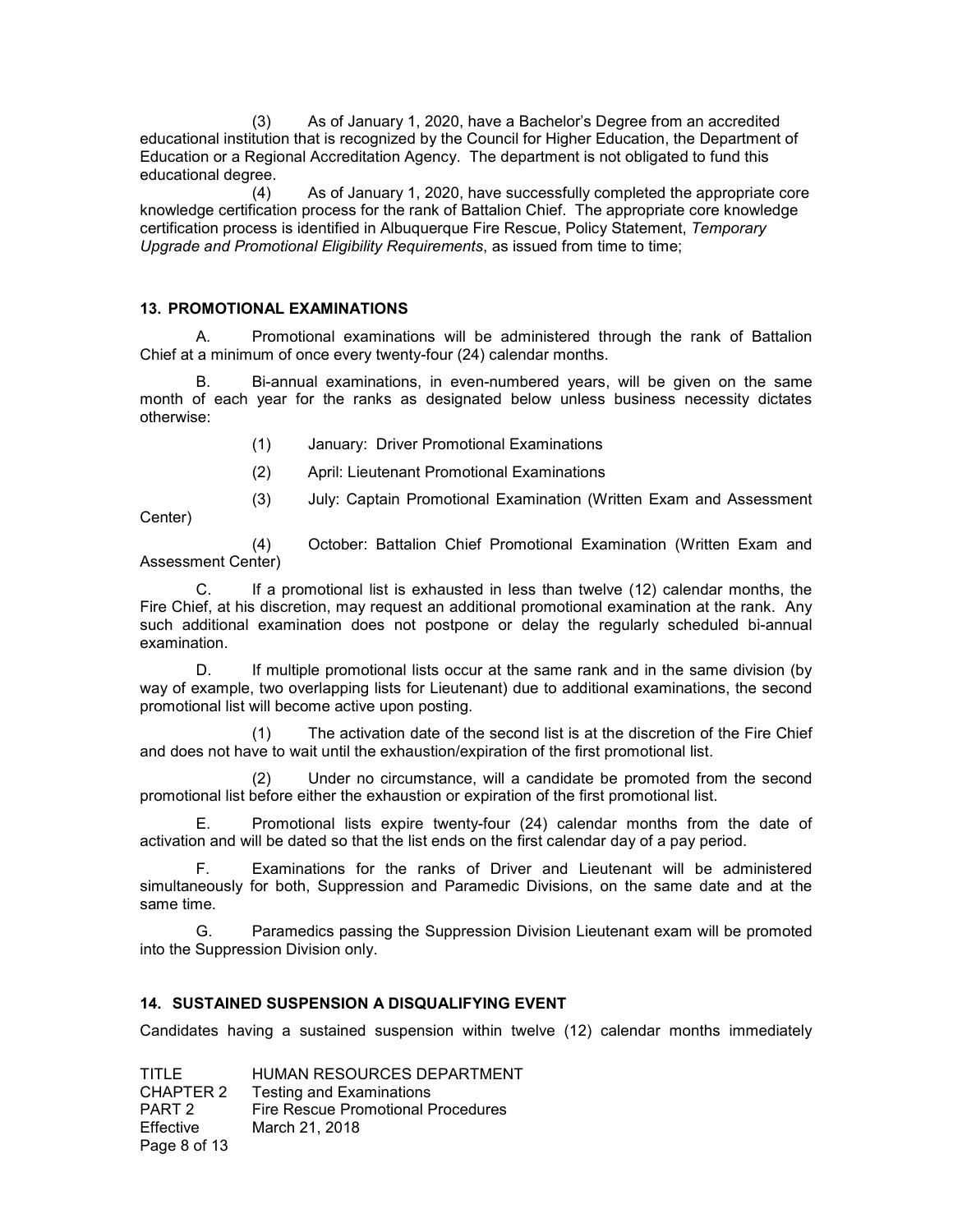preceding the scheduled date of the written examination are ineligible to participate in the promotional process.

A. The ineligible candidate may appeal the determination of ineligibility to the Fire Chief, whose sole discretion is to determine whether the calculation was correct and not whether ineligibility should be waived. The Fire Chief's determination is not subject to further appeal.

If a candidate's disciplinary action resulting in suspension is under appeal to the Personnel Board or on appeal from the Personnel Board to a higher court, the candidate is permitted to participate in the promotional process until such time as the last appeal is resolved.

(1) If the discipline is upheld, the candidate will be removed from the promotional process.

(2) A candidate made ineligible by upheld disciplinary action shall be removed from the promotional list or, if the promotion has been processed, shall be demoted to the previously held rank; such demotion is in addition to any disciplinary action.

# **15. LEAVE OF ABSENCE AS A BREAK IN CURRENT CONTINUOUS EMPLOYMENT**

Approved leaves of absence may be included in current continuous employment in determining eligibility to participate in promotional proceedings, if the leave of absence resulted in further enhancing the candidate's qualifications, as determined by the Fire Chief.

A. Any determination regarding the effect of the leave of absence must be resolved prior to the candidate embarking on a leave of absence.

B. The candidate is responsible for initiating the request for determination prior to the start of the leave of absence.

C. If a leave of absence is not approved as continuous employment, the leave period will be deducted from the period of continuous employment.

Leave with or without pay under the Family and Medical Leave Act of 1993 (FMLA) will be counted as continuous employment for the sole purpose of determining eligibility to participate in the promotional process.

#### **16. PARTICIPATION IN THE PROMOTIONAL PROCESS**

A. A candidate shall indicate a desire to take a promotional examination for which the candidate is eligible by signing a roster within the timeframe announced prior to the examination date.

B. A candidate must appear at the examination site at the designated time.

(1) Failure to appear for any part of the scheduled promotional proceedings will terminate the candidate's eligibility to continue in the promotional process.

(2) Travel or other expenses connected to the candidate's attendance shall not be paid by the City.

C. Exceptions for failing to appear are only made for a candidate who cannot appear at the examination site at the designated time due to the following:

(1) Approved military leave will be accommodated pursuant to Uniformed Services Employment and Reemployment Rights Act (USERRA); and

| TITLE        | HUMAN RESOURCES DEPARTMENT         |
|--------------|------------------------------------|
| CHAPTER 2    | <b>Testing and Examinations</b>    |
| PART 2       | Fire Rescue Promotional Procedures |
| Effective    | March 21, 2018                     |
| Page 9 of 13 |                                    |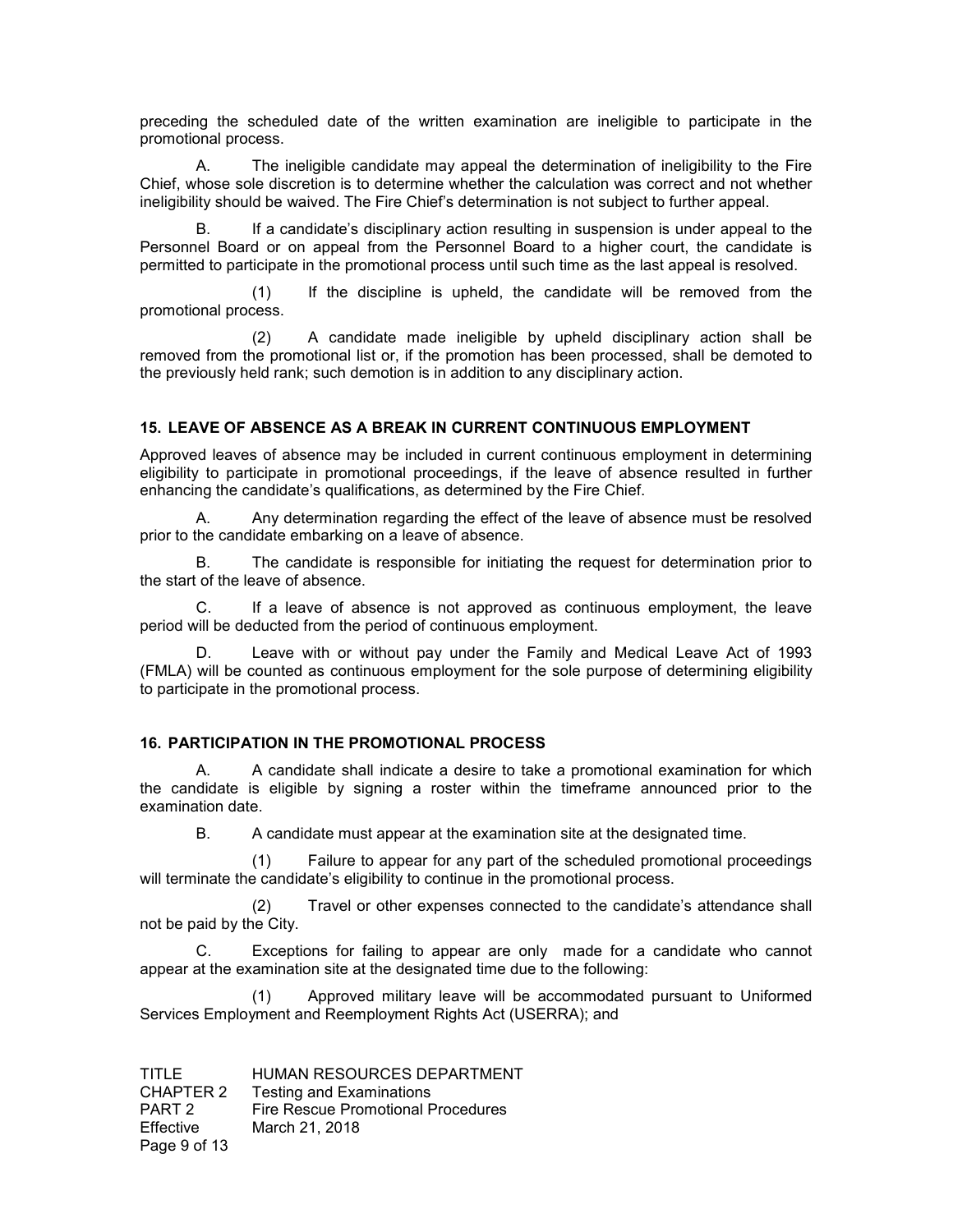(2) Extraordinary circumstances, including, but not limited to, work-related assignments and on-the-job injuries, may warrant an accommodation which shall be determined by the Fire Chief, in consultation with the Director of Human Resources.

### **17. SUBJECT MATTER OF PROMOTIONAL PROCESS**

A. At the request of the Fire Chief, written test items for the promotional examinations through the rank of Battalion Chief will be prepared by, or under the direction of, the Human Resources Department from materials recommended by the Fire Chief.

B. The subject area(s) and, as applicable, the source materials for each promotional process will be specified in the announcement.

C. The Fire Chief shall designate Fire Rescue subject-matter experts to work with the Human Resources Department in the preparation of written test items and assessment center exercises. The Fire Chief or designee shall review the job description for the rank being tested, the promotional process subject areas, and the administration of the promotional process to ascertain conformance to City and department rules and regulations, practices, procedures, equipment, and training.

### **18. PROMOTIONAL PROCESS FOR DRIVERS, LIEUTENANTS, CAPTAINS AND BATTALION CHIEFS**

A. Driver and Lieutenant ranks:

(1) A candidate competing for promotion to the ranks of Driver or Lieutenant is required to take a 100-item written examination only.

(2) The promotional eligibility lists for the ranks of Driver and Lieutenant shall consist of all candidates who have received a final promotional score of 70 percent (70%) or greater on the written examination for that rank.

B. Captain and Battalion Chief ranks:

(1) A candidate seeking promotion to the ranks of Captain or Battalion Chief is required to take first a 100-item written examination.

(2) The top forty (40) scoring candidates for the rank of Captain who achieve a score of seventy percent (70%) or greater on the written examination proceed to an assessment center. If tie scores occur at the seventy percent (70%) score, all candidates with that score will proceed to the assessment center.

(3) The top twenty (20) scoring candidates for the rank of Battalion Chief who achieve a score of seventy percent (70%) or greater on the written examination proceed to an assessment center. If tie scores occur at the seventy percent (70%) score, all candidates with that score will proceed to the assessment center.

(4) The promotional eligibility lists for the ranks of Captain and Battalion Chief shall consist of all candidates who have received a final combined promotional score of seventy percent (70%) or greater on both the written examination and assessment center.

C. Each written examination will be developed based on measurable knowledge areas identified in the job analysis for the respective ranks.

D. Each assessment center will be developed based on a review of the job analysis and will be designed to measure critical knowledge, skills, abilities, behaviors, qualities,

| TITLE         | HUMAN RESOURCES DEPARTMENT         |
|---------------|------------------------------------|
| CHAPTER 2     | <b>Testing and Examinations</b>    |
| PART 2        | Fire Rescue Promotional Procedures |
| Effective     | March 21, 2018                     |
| Page 10 of 13 |                                    |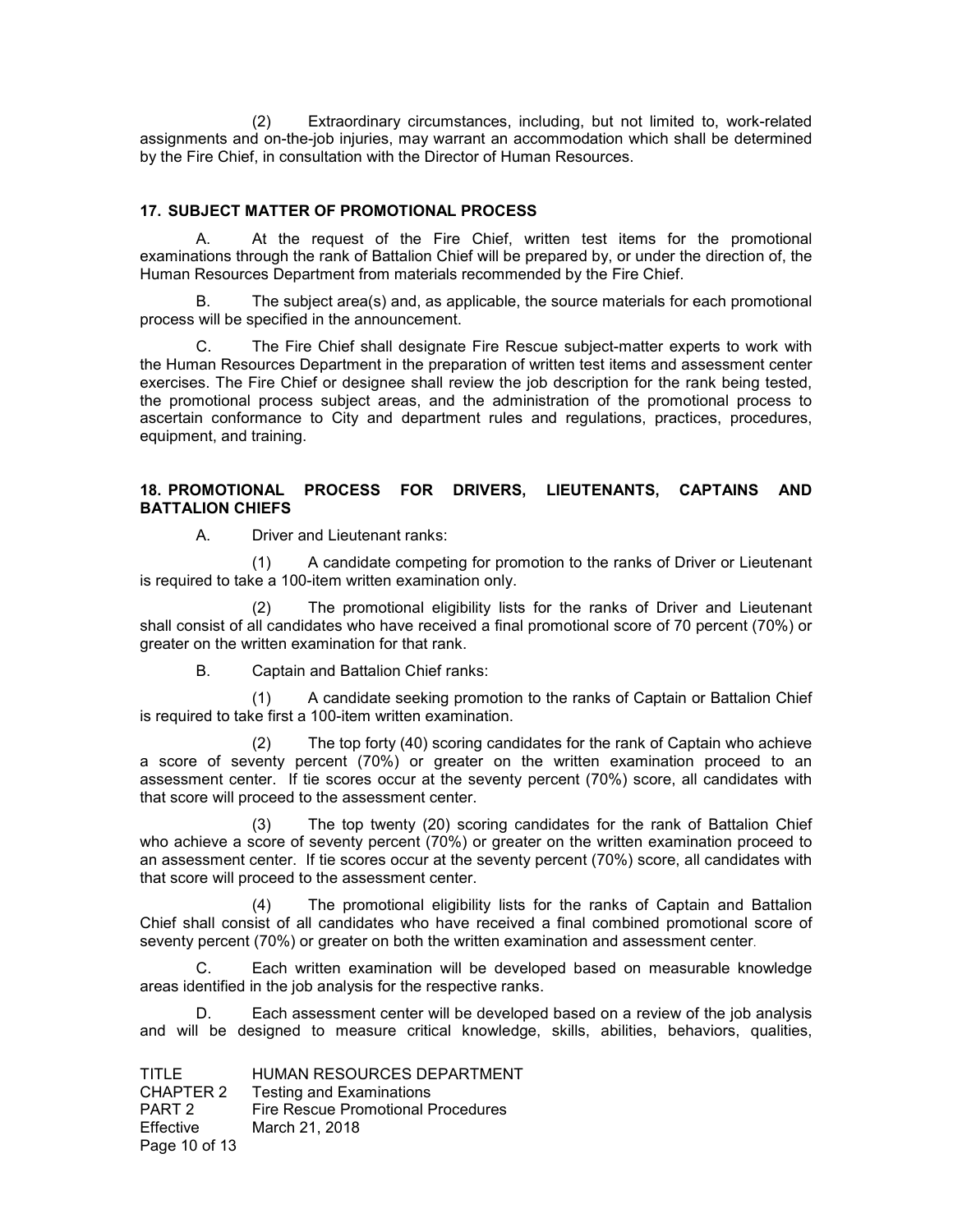dimensions, and competencies required for successful performance in the position.

(1) An Assessment Center Candidate Orientation will be provided at least ten (10) calendar days prior to the administration of the assessment center.

(2) At the Assessment Center Candidate Orientation, the candidates will be provided with dimension definitions, if applicable, and an explanation of the assessment center scoring process.

(3) Scoring benchmarks will be designed in such a way that a score of seventy percent (70%) or higher reflects a presumed level of proficiency sufficient to succeed in the position at entry level.

E. The assessment center and the written examination will each be weighted according to relative importance of critical knowledge, skills, abilities, behaviors, qualities, dimensions, and competencies being measured in each component.

#### **19. REVIEW PROCESS**

A. Key Copy Review

(1) After the written examination, a candidate may request to review a key copy of the examination by making an appointment with the Employment Testing Division of the Human Resources Department. Only one appointment per candidate is permitted.

(2) The key copy review will be the process whereby a candidate may challenge or protest questions on the written examination.

(3) The key copy review period will begin on the first business day immediately following the date the written examination was administered and will continue for a total of five (5) business days.

(4) Should a candidate desire to protest a question, the candidates must submit a written protest immediately at the conclusion of the two (2) hour appointment provided to that candidate for the key copy review session.

(5) Taking notes is permitted during the key copy review; however; no materials, including notes, may be removed from the room.

(6) All protests will be submitted in writing to the Director of Human Resources or designee, who shall review and evaluate all information concerning the challenge.

(7) The Director of Human Resources or designee, with the input of the subject-matter experts, shall make the final decision for upholding or denying the protest and will notify the candidate in writing of the decision.

After all challenges for the written examination have been addressed and resolved, the answer sheets will be scored, and each candidate individually notified in writing of the candidate's results.

#### B. Scoring Review

(1) After the written examination, a candidate may request to review the candidate's respective answer sheet for accuracy in scoring during a scoring review period, by making an appointment with the Employment Testing Division of the Human Resources Department. Only one appointment per candidate is permitted.

(a) The scoring review period will begin on the first business day

TITLE HUMAN RESOURCES DEPARTMENT CHAPTER 2 Testing and Examinations PART 2 Fire Rescue Promotional Procedures Effective March 21, 2018 Page 11 of 13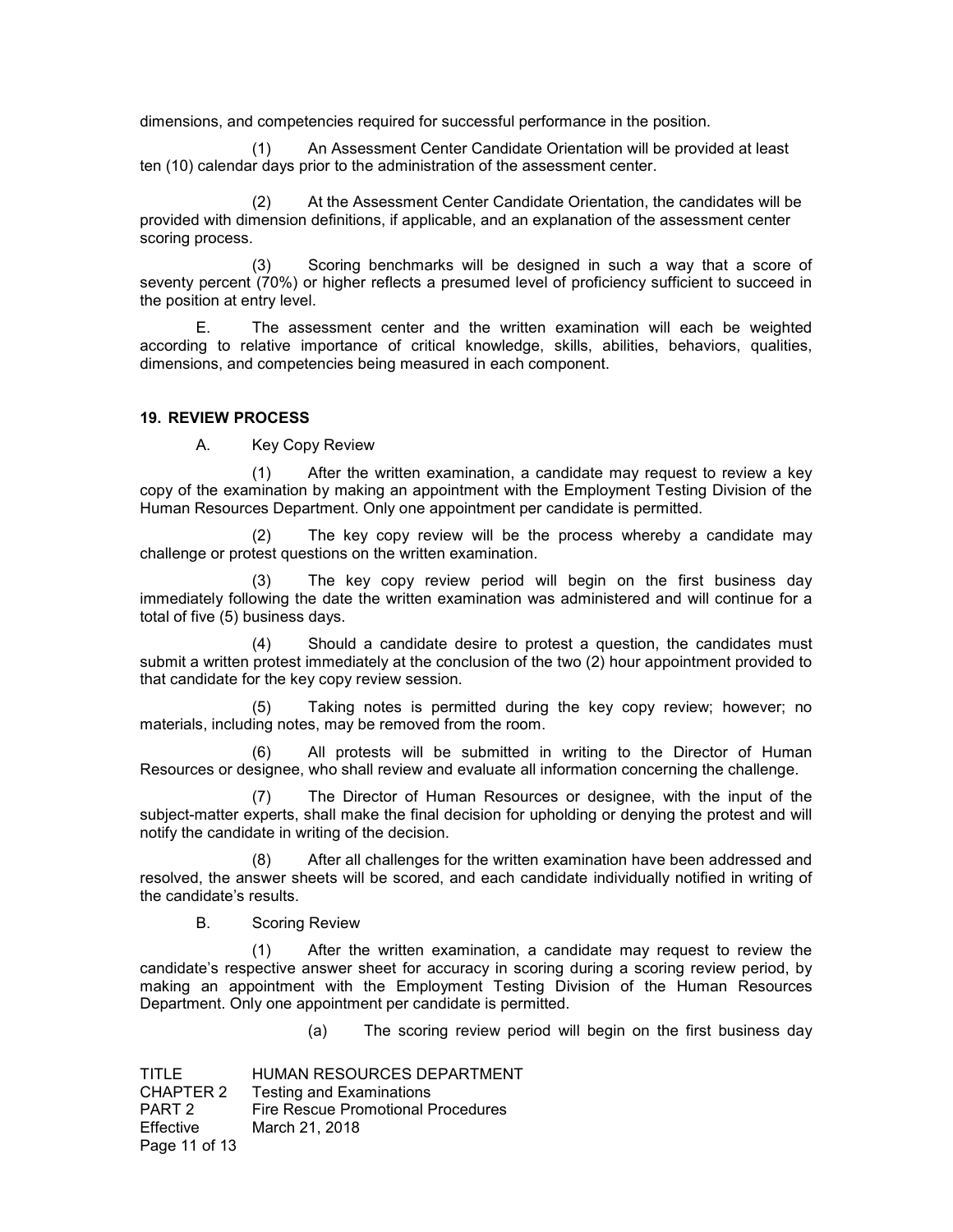immediately following the date the candidates were notified for their individual scores and will continue for a total of five (5) business days.

(b) During the scoring review period, a candidate may compare the candidate's answer sheet with a template of the correct answers.

(c) The keyed copy of the exam will not be available for review during the scoring review period.

(2) Post-Assessment Review: After the assessment center, a candidate for the ranks of Captain or Fire Commander may schedule a post-assessment review by making an appointment with the Employment Testing Division of the Human Resources Department. Only one appointment per candidate is permitted.

(3) Appeal of Scoring:

(a) A candidate may appeal any alleged math or scoring errors in the computation of the final promotion examination score. Appeals alleging math or scoring errors shall be submitted in writing to the Employment Testing Division of the Human Resources Department no later than five (5) business days after the date the candidates were notified of their individual scores.

(b) The Employment Testing Division of the Human Resources Department shall investigate the alleged math or scoring error identified in the appeal. In the event that a math/scoring error is determined to have occurred, a correction will be applied equally to all candidates impacted by the error. If any such corrected score would result in a change to the rank order of the Eligibility List for Promotion, the Fire Chief will be notified and the Employment Testing Division of the Human Resources Department will create a revised list based on the corrected scores.

(c) The Eligibility List for Promotion will not be considered final until the five (5) business day appeal period is completed and any confirmed errors are corrected.

C. Scoring Process – Educational Points:

(1) Until December of 2018, for the ranks of Driver, Lieutenant, Captain and Battalion Chief:

(a) Two (2) educational points will be added to the written promotional examination score for a candidate with an Associate's degree from an accredited educational institution.

(b) Three (3) educational points will be added to the written promotional examination score for candidates with a Bachelor's degree or Graduate degree from an accredited educational institution.

(2) Educational points shall be awarded only after the seventy percent (70%) minimum passing score has been achieved on the written promotional examination.

(3) Educational points – Battalion Chief: Upon the implementation of the requirement in 2018 for an Associate's degree for the rank of Battalion Chief, the grant of educational points for that degree shall end and the grant for educational points for a Bachelor's degree shall be only one (1) educational point.

(4) Starting January 1, 2019, no educational points will be granted for the ranks of Driver, Lieutenant, Captain or Battalion Chief.

# **20. ELIGIBILITY LISTS FOR PROMOTION**

A. A promotional eligibility list in order of highest-attained scores will be compiled by the Employment Testing Division of the Human Resources Department for the ranks of Driver,

TITLE HUMAN RESOURCES DEPARTMENT CHAPTER 2 Testing and Examinations PART 2 Fire Rescue Promotional Procedures Effective March 21, 2018 Page 12 of 13